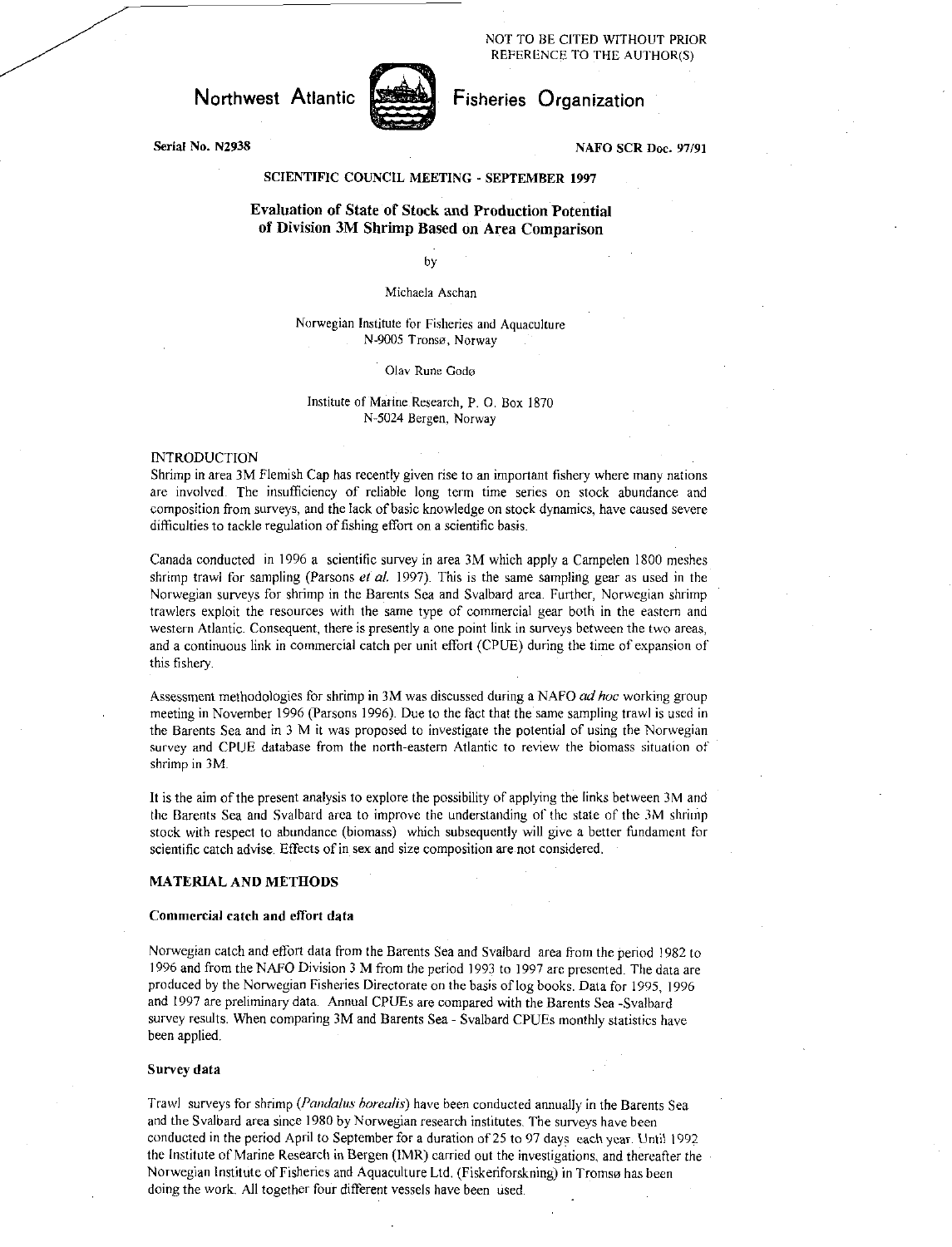The trawl used for sampling, a Campelen 1800 meshes modified commercial trawl, has been the same throughout the period, although with modifications of both the ground gear and the rigging. The modifications have had a influence on sampling performance over time. Since 1992 sampling has been performed day and night and tow distance has been 1 nautical mile.

The Svalbard area is stratified according to depth and latitude while the study area in the Barents Sea is stratified based on geographical areas of assumed homogenous density of shrimp together with a subjective division of the area into fishing grounds. A documentation and evaluation of these surveys has been presented by Aschan and Sunnanå (1997).

Three different approaches to survey design have been used - random stratified trawl stations, fixed trawl stations in a modified regular grid within a stratification of the area and fixed trawl stations in a depth stratified system. A study has been undertaken to calculate an optimum sampling density with respect to a desired level of precision (Harbitz et. al. 1997). In this analysis we use the biomass indices as given in latest assessment report (Aschan et al. 1996).

The Northeast Atlantic Fisheries Centre, St. John's, Newfoundland, Canada conducted a survey in area 3 M in the period 24 September to 12 October 1996. The sampling trawl is a copy of the Norwegian trawl with some modifications. Sampling was conducted day and night and tow distance was 0.75 nautical miles (Parsons *et* a/.1997).

In this study the "sweep width" is set to 11.7 m for all shrimp surveys in both areas resulting in a swept area of a 1 nautical mile haul of 0.006317 sq. n.m.

#### Comparisons

The average commercial CPUE of the Barents Sea and the Svalbard area per year is compared with the annual survey index by means of a simple linear regression is done.

Comparisons of level and variability of CPUE between 3M and the north-eastern Atlantic are done for the period 1993-1997. Only data from the vessel size groups represented in both areas are used. Data are analysed on a monthly basis and seasonal effects and trends are estimated with the Proc. x11 in the SAS system (SAS 1993). To fill in empty cells in the monthly CPUE statistics we used the SAS Proc. expand.

The survey results of the shrimp and the Norwegian CPUE in 1996 in area 3M are compared to the Norwegian CPUE - survey index relationship from the Barents Sea - Svalbard survey.

# RESULTS AND DISCUSSION

#### *Barents Sea stock and catch*

Total shrimp landings in the ICES areas I, Ha and Ilb are in Figure I presented by country according to ICES statistics, data from the Norwegian Directorate of Fisheries and PINRO, Murmansk. The Norwegian share of landings have increased though there has been a reduction of total landings from 80.000 tons in 1992 to 27.000 tons in 1995.

Biomass indices for the Barents Sea and the Svalbard area are presented in Table 1. Main areas are shown in Figure 2. As seen in Figure 3 there is a concurrent variation in biomass indices, landings and CPUE in the Barents Sea and Svalbard area. However, there seem to be a time lag between biomass index and CPUE.

A linear regression for the CPUE (dependent variable) against the biomass (independent variable) was run:

CPUE = 35.7 \* density  $(r^2 = 0.94)$ 

The 'path' of the data from 1982 and onwards, however, indicate different relationships between survey density when the stock increases compared to when it is going down (Figure 4). If the survey is assumed to reflect density correctly CPUE relatively overestimate density when the stock decreases .

## *Comparison between the Barents Sea-Svalbard area and 3M*

The CPUE for Norwegian vessels in area 3M in 1996 was 211 kg/hour. The survey in area 3M in 1996 give a mean biomass of 2.7 tons/sq. nautical mile when all strata are included. When strata with no shrimp (strata 501, 502 and 504) are excluded the mean biomass is 3.2 tons/sq. nautical

I IT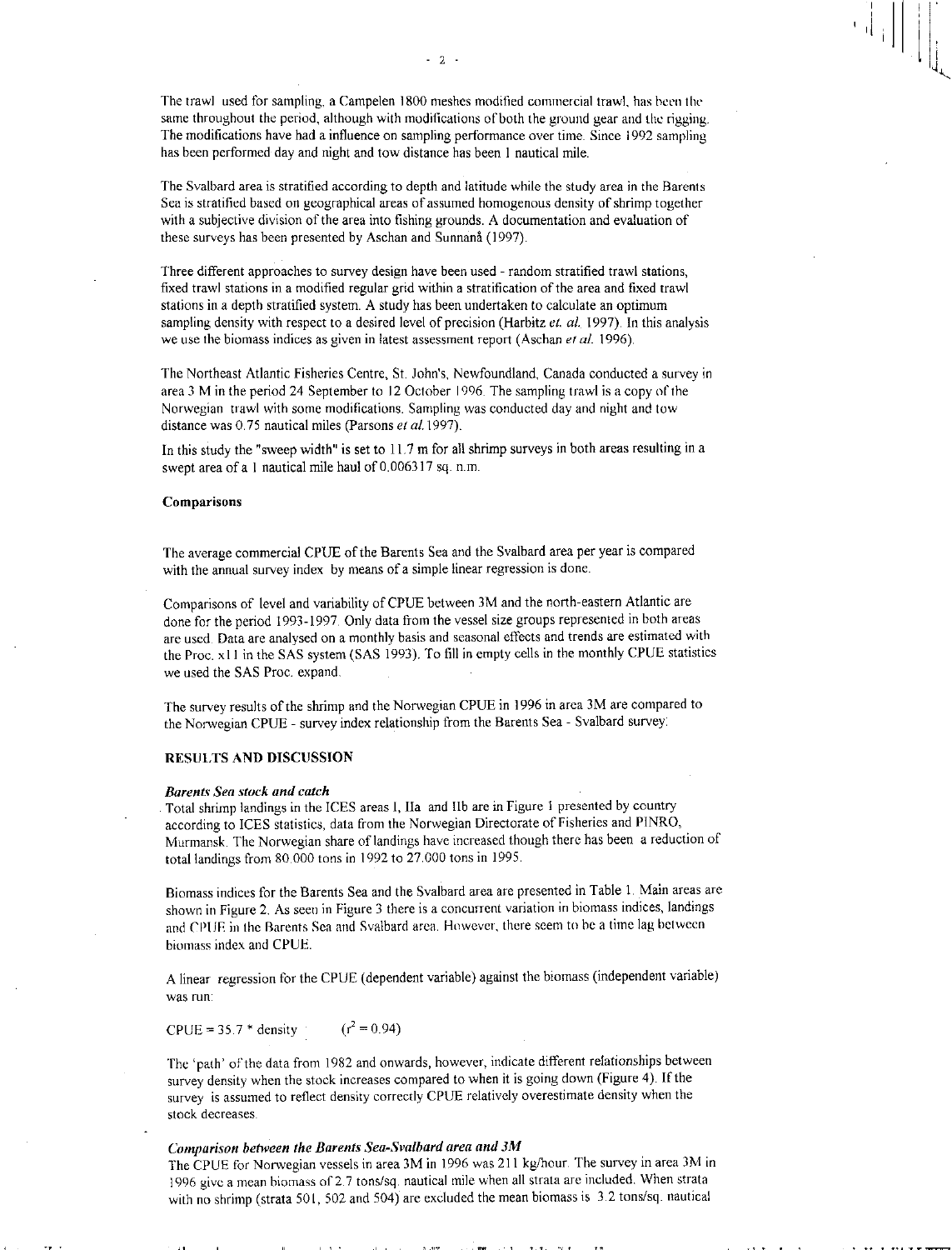miles. This is comparable to the observations in the lover end of the density distribution observed in the Barents Sea and Svalbard area but nevertheless support a relatively high CPUE in the commercial fishery (Fig. 4)

3

The CPUE in area 3M and in the Svalbard and Barents Sea area is presented in Figure 5. The figures from the two areas show that the CPUE are similar and show same type of seasonal variation. When analysing them with a time series model (Proc. x11) this become even more evident. The CPUE both from original (Fig. 5) and modelled (Fig. 6) time series show that commercial catch rates in the two areas are similar, and that the variation observed in 3M do not suggest any dramatic situation compared to an area with a longer catch history. It should, however, be kept in mind that the trend in 3M is continuously downward. The reduction in recent year might be affected by few log books for 1997.

A comparison of CPUE of Norwegian vessels in 3M and in the north-east Atlantic can be done in many ways. Due to the strong seasonal effect on the catch rates in both area a seasonal difference in effort distribution between areas or by year may seriously.bias the results: We have therefore *tried to* eliminate the seasonal effect from the data and arrive than at comparable level of catch.

The position of the 3 M point in the CPUE - density comparison in Figure 4 suggest that the Norwegian vessels are more effective in the 3 M area than in the Svalbard and Barents Sea , where a biomass of more than 4 tons/sq. nautical miles is needed before reaching a CPUE larger than 200 kg/hour. This may however, be explained by factors related both to the fisheries data and the survey results. The vessels operating in 3 M are generally larger and more efficient. Also, the efficiency of the the Campelen 1800 during the Canadian survey in area 3 M might be lower due to differences in equipment and operation. E.g. the use of "strapping" and other doors. Further, sampling day and night in the Barents Sea and the Svalbard area in the period May to August does not included sampling in darkness as is the case at Flemish Cap in October. If light measurements are available it could be possible to adjust survey data due to diurnal variation in catch rates.

This first comparison suggests that valuable information might emerge when comparable CPUE and survey results are available. It is, however, apparent that the more thorough and detailed analysis potentially could improve the results. Further work to consider:

- Careful comparison of Canadian and Norwegian sampling performance and rigging of trawl.
- Study variation in catches related to diurnal migration on Flemish Cap (introduction of sigmoid curves, light measurements).
- Limit the CPUE data to the periods when surveys are performed.
- Comparison as above, but limited to the most important fishing grounds or areas with similar topography as in 3 M, e.g. the Svalbard area.
- Include biological comparison

### **REFERENCES**

Aschan, M., Berenboirn, B. and Mukhin, S., 1996. Results of Norwegian and Russian investigations of shrimp *(Pandalus borealis)* in the Barents Sea and in the Svalbard area 1995. */CES* CM *1995/K:6* 18 pp.

Aschan, M. and Sunnanå, K. 1997. Evaluation of the Norwegian Shrimp Surveys conducted in the -Barents Sea and the Svalbard area 1980-1997. */CES C.M. 1997/Y:07* 24 pp.

- Harbitz, A., Aschan, M. and Sunnanå, K. 19? Optimum stratified sampling design for biomass estimates in large area trawl surveys - exemplified by shrimp surveys in the Barents Sea. (Submitted). 33 pp.
- Parsons, D. G. 1996. Report of *ad hoc* working group on shrimp *(Pandalus borealis)* in div 3M. 19-20 November, 1996. *NAFO SCSDoc.96/102.* 7pp.
- Parson, *D. G.*, Kulka, *D.W.* and Weitch, P.J. 1997. Distribution, biomass, abundance and demography of shrimp *(Pandalus borealis)* in Flemish Cap (NAFO Div. 3M) based on data obtained during a Canadian research trawl survey, September - October, 1996. *NAFO SCR* Doc.97/81. 14pp.
- SAS 1993 SAS/ETS User's Guide, Version 6, Second Edition, Cary, NC: SAS Institute Inc., 1993. 1022pp.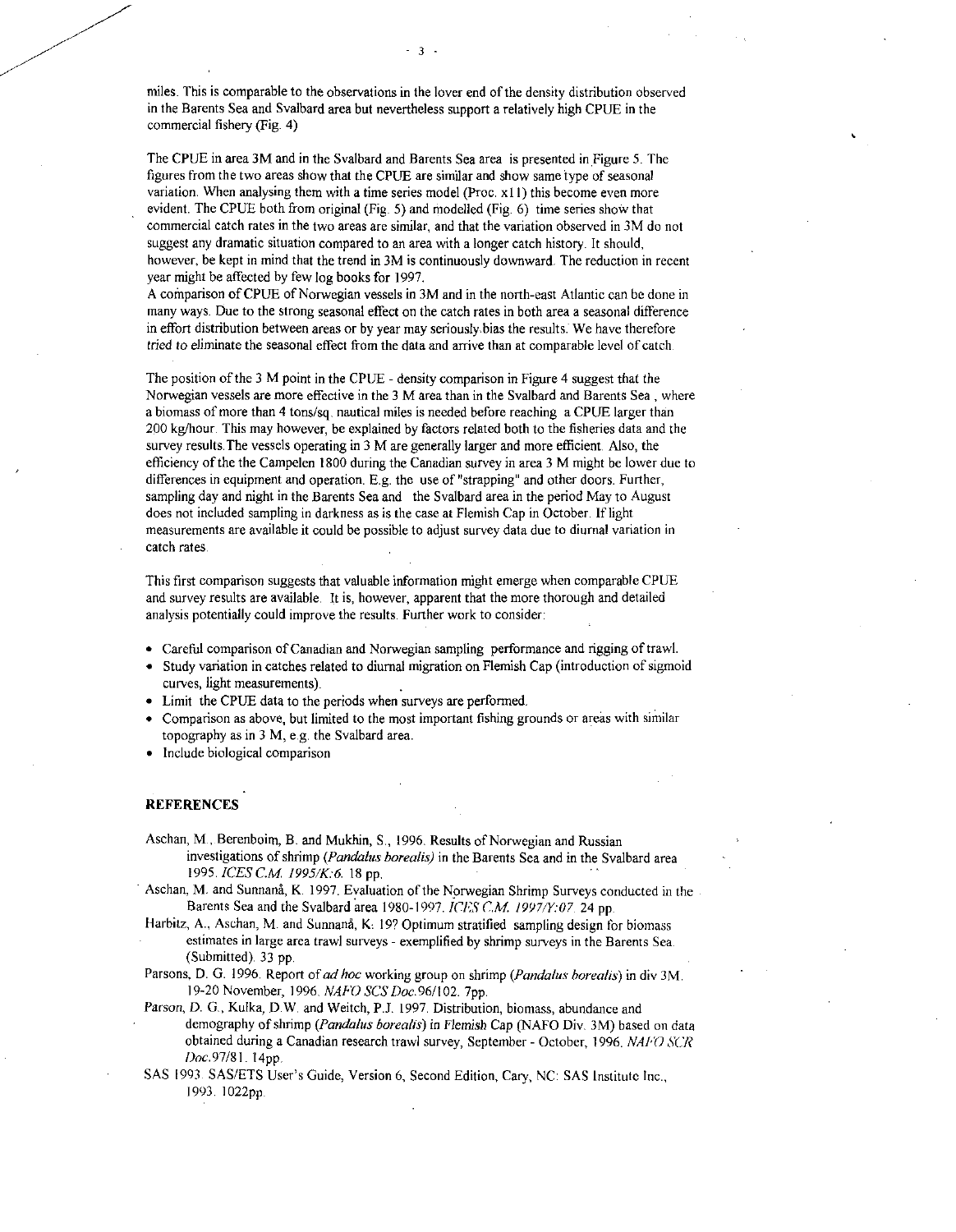| Main          | A       | B              | C             | D             | E           | F            | G              | Η               |       | Sum  |
|---------------|---------|----------------|---------------|---------------|-------------|--------------|----------------|-----------------|-------|------|
|               |         |                |               |               |             |              |                |                 | Total |      |
| Area          | East    |                | Tiddly Thor   | Bear          | Hopen Bear  |              | Storfjo Spits- |                 |       | A,B, |
|               | Finnm   | <b>Bank</b>    | Iverse Island |               |             | Island       | rd             | bergen          |       | C, E |
|               | ark     |                |               | n Bank Trench |             |              | Trench         |                 |       |      |
| <b>Strata</b> | $1 - 4$ | $6 - 7$        | $10 -$        | 5, 8,         | $14 -$      | $19-22$ 41 - |                | $51 - 70$       |       |      |
|               |         |                | 12            | 9, 13         | 18, 24 31 - |              | 50             |                 |       |      |
|               |         |                |               |               |             | 40           |                |                 |       |      |
| Year          |         |                |               |               |             |              |                |                 |       |      |
| 1982          | 35      | 34             | 44            | 53            | 66          | 56           | 17             | 22              | 327   | 179  |
| 1983          | 40      | 57             | 61            | 53            | 112         | 52           | 21             | 33              | 429   | 270  |
| 1984          | 40      | 51             | 64            | 60            | 141         | 66           | 20             | 29              | 471   | 296  |
| 1985          | 23      | 17             | 27            | 18            | 96          | 31           | 17             | 17 <sup>′</sup> | 246   | 163  |
| 1986          | 10      | $\overline{7}$ | 13            | 25            | $-57$       | 34           | 10             | 10              | 166   | 87   |
| 1987          | 29      | 13             | 18            | 23            | 31          | 10           | 9              | 13              | 146   | 91   |
| 1988          | 26      | 18             | 18            | 36            | 32          | 24           | 13             | 14              | 181   | 94   |
| 1989          | 41      | 17             | 13            | 17            | 33          | 53           | 22             | 20 <sub>l</sub> | 216   | 104  |
| 1990          | 31      | 13             | 25            | 42            | 58          | 43           | 27             | 23              | 262   | 127  |
| 1991          | 22      | 28             | 22            | 54            | 120         | 44           | 21             | 1이              | 321   | 192  |
| 1992          | 18      | 22             | 33            | 37            | 62          | 38           | 14             | 15              | 239   | 135  |
| 1993          | 17      | 19             | 32            | 29            | 85          | 20           | 12             | 19              | 233   | 153  |
| 1994          | 19      | 8              | 13            | 15            | 52          | 33           | 9              | 12              | 161   | 92   |
| 1995          | 10      | 10             | 11            | 17            | 83          | 33           | 16             | 3               | 193   | 114  |
| 1996          | 21      | 8              | 26            | 26            | 88          | 41           | 21             | 22              | 253   | 143  |
| 1997          | 20      | 35             | 20            | 36            | 91          | 36           | 21             | 22              | 281   | 166  |
|               |         |                |               |               |             |              |                |                 |       |      |
| $+$ %         | 110     | $-20$          | 143           | 55            | 6           | 24           | 31             | 69              | 31    | 26   |
| 96/95         |         |                |               |               |             |              |                |                 |       |      |
| $+$ %         | $-5$    | 338            | $-23$         | 38            | 3           | $-12$        | $\overline{O}$ | $\overline{O}$  | 11    | 16   |
| 97/96         |         |                |               |               |             |              |                |                 |       |      |

Table 1. Biomass indices for shrimp from Norwegian surveys in the years 1984-1997 by main areas. (1000 tons)

 $\overline{4}$ 

 $\pmb{\cdot}$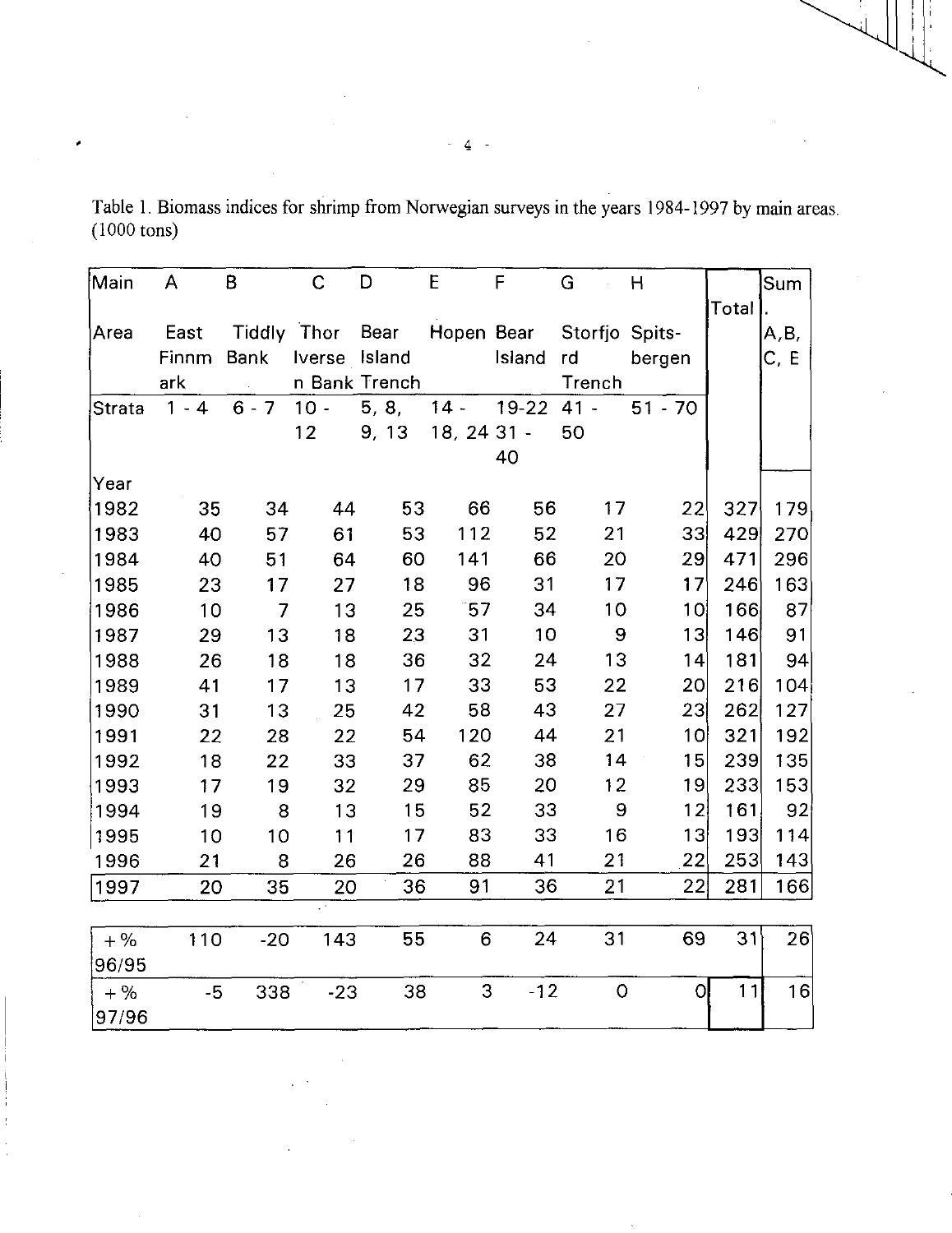



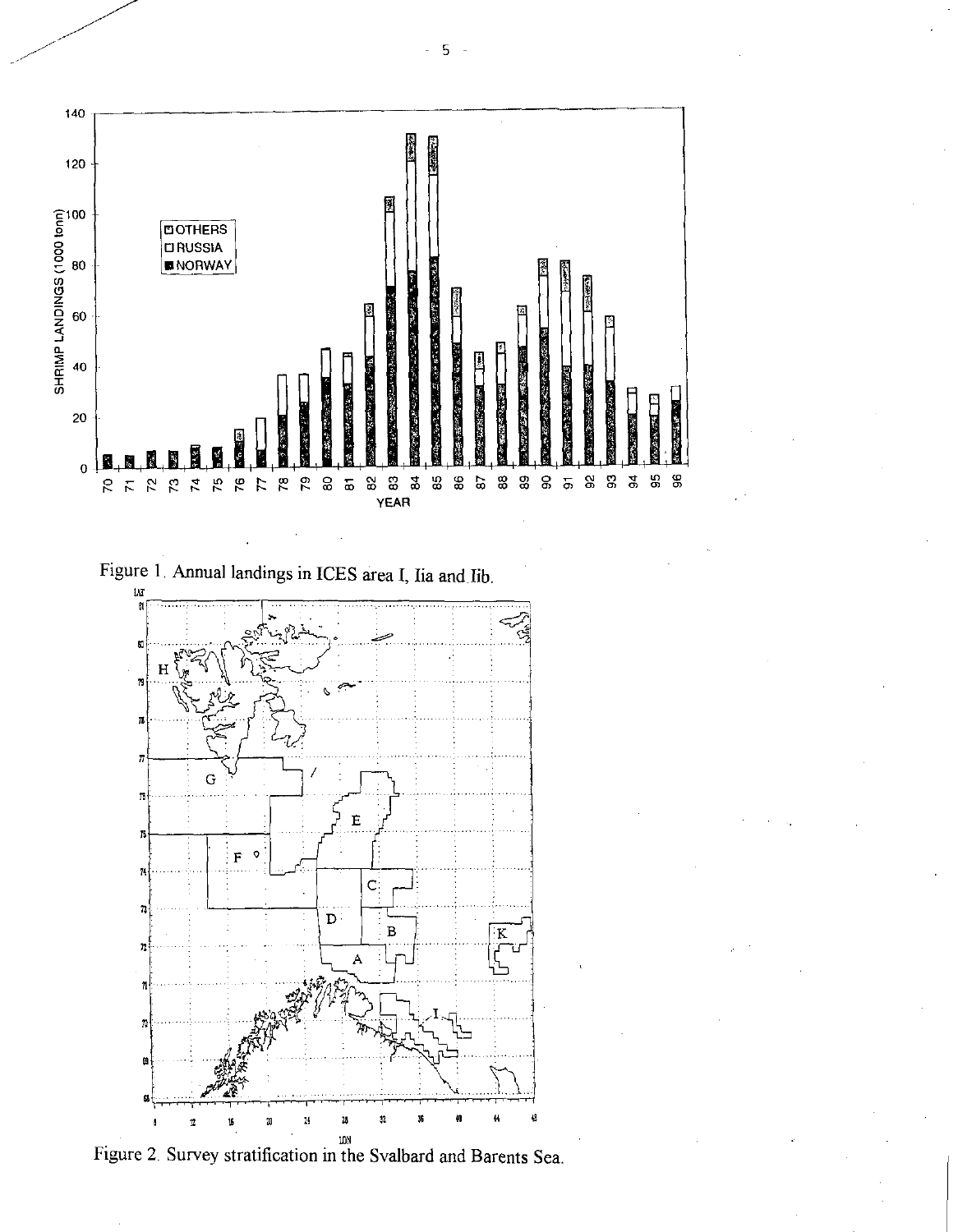

Figure 3. Biomass indices from the Norwegian surveys, total landings and Norwegian CPUE for ICES areas I , Ila and Ilb.



不可信

Figure 4. Annual CPUE (kg/hour) and shrimp density (kg/sqnmile) in the Svalbard and Barents Sea area for the years 1982-1996.

- 6